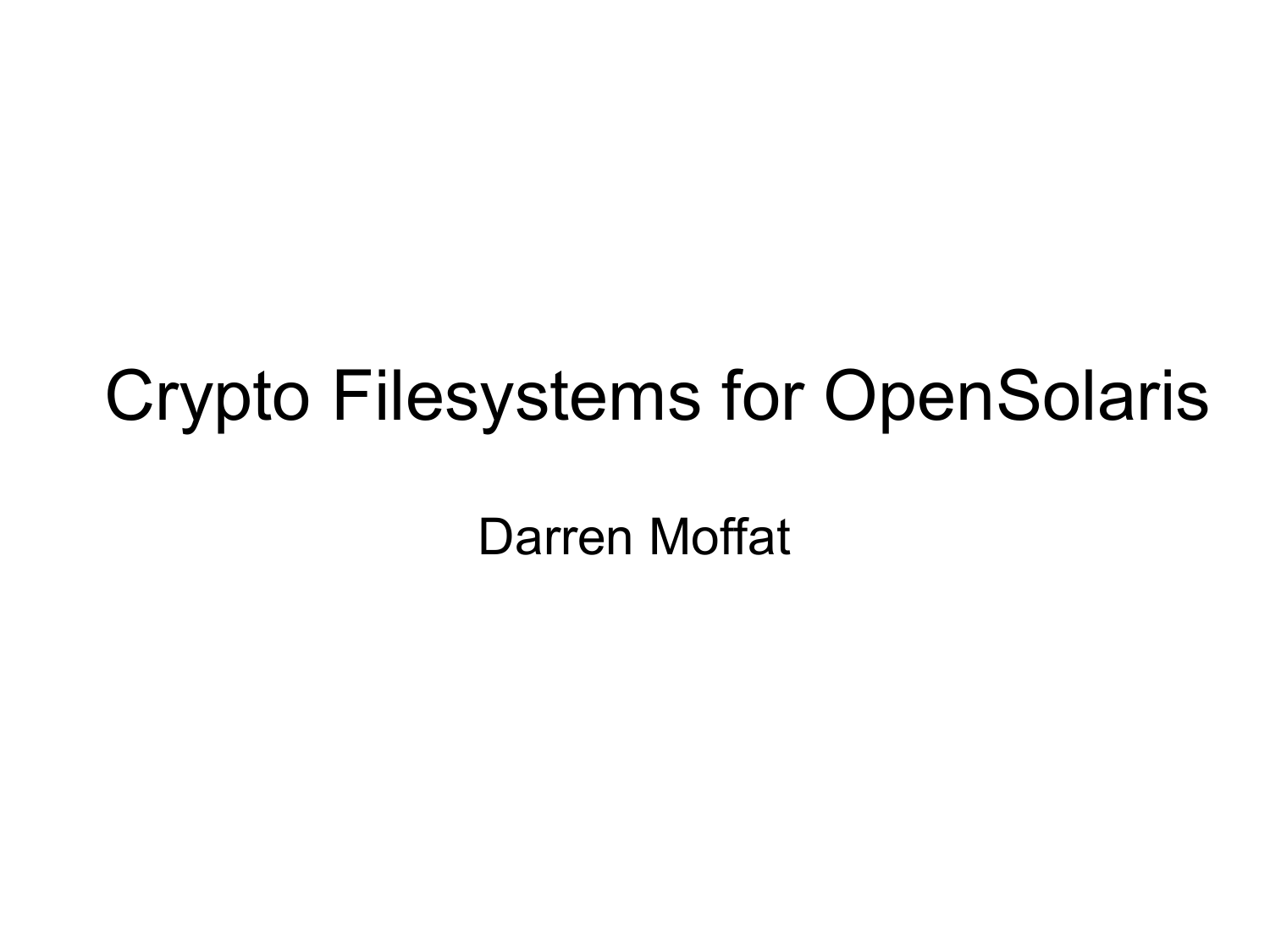# Today

- Per file only
	- encrypt(1)/decrypt(1) & digest(1)/mac(1)
	- Legacy: crypt(1), des(1) not recommended for use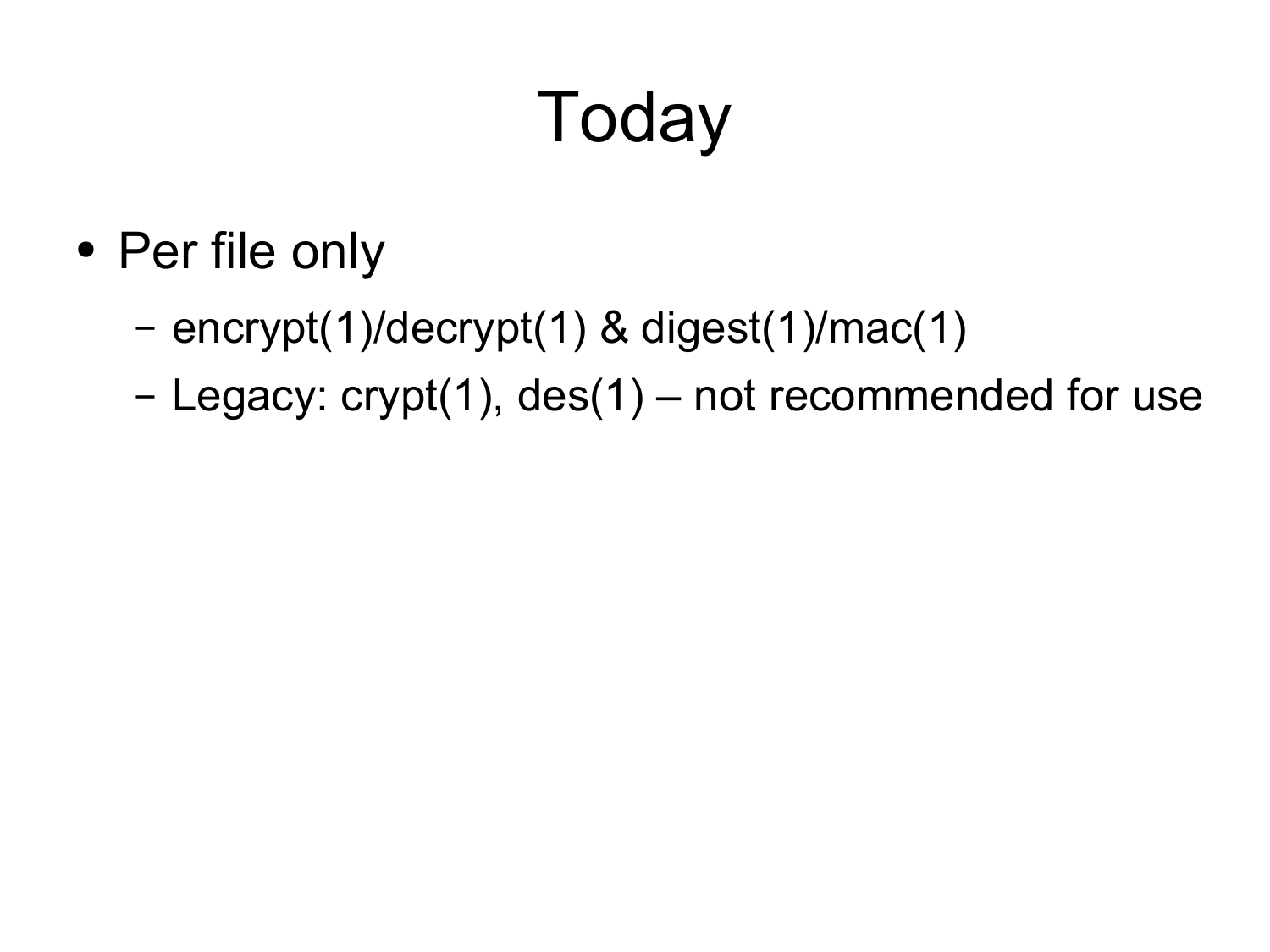# **Options**

- Linux cryptoloop / MacOS X File Vault Style
	- Encrypted block device
	- For Solaris this means extend lofi(7d)
- Windows XP Style
	- Encryption in the file system
- VFS Shim
	- Make a stackable VFS module that interposes on all reads/writes/mmap etc.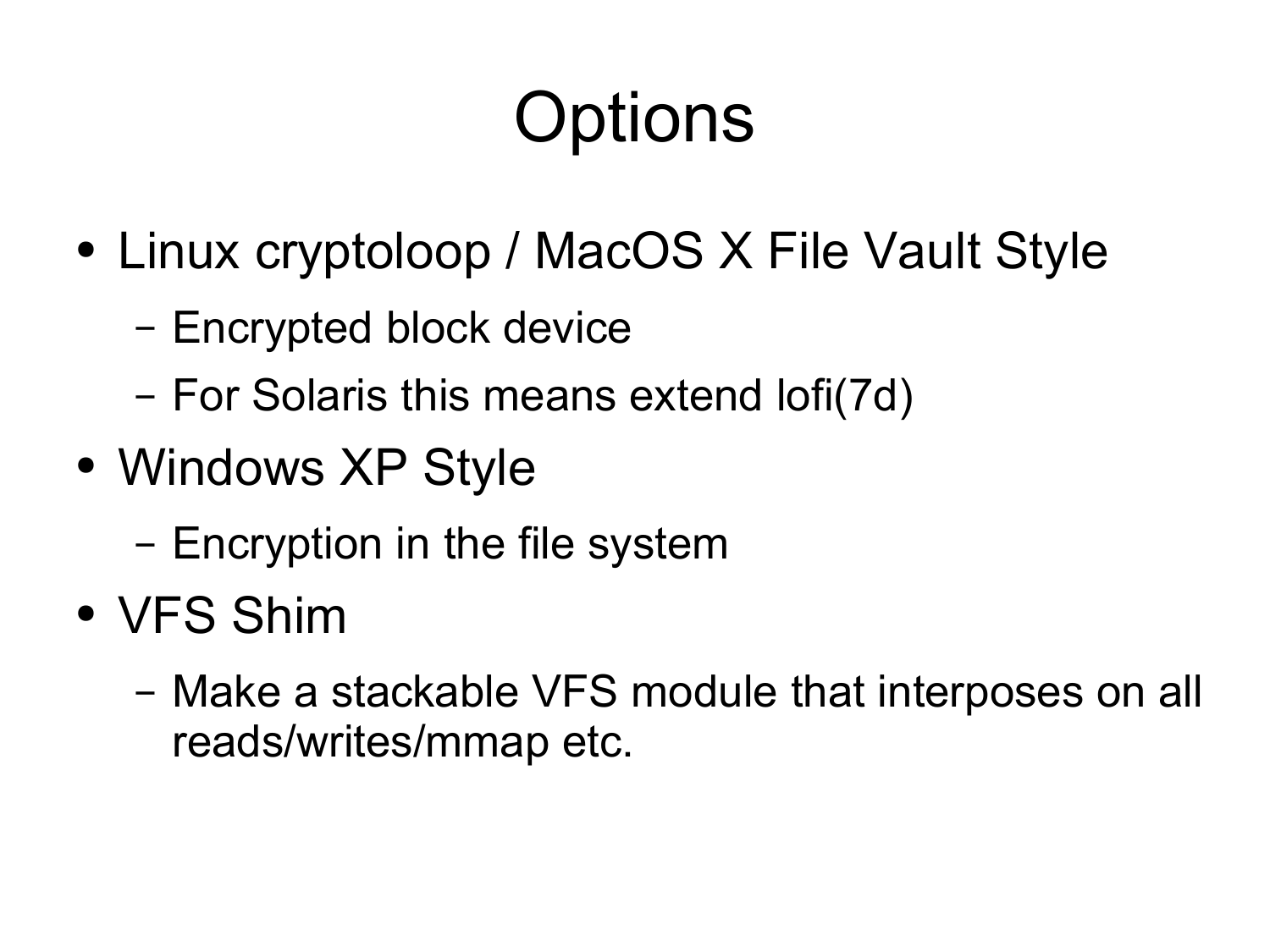### Choosen Path (1): lofi

- Extend lofi(7d) and lofiadm(1m)
	- Prototype developed by myself and Casper Dik
	- Working just now with AES\_CBC
	- Includes support for encrypted swap space
		- Ephemeral key on boot
	- PAM module for mounting encrypted "disks" at login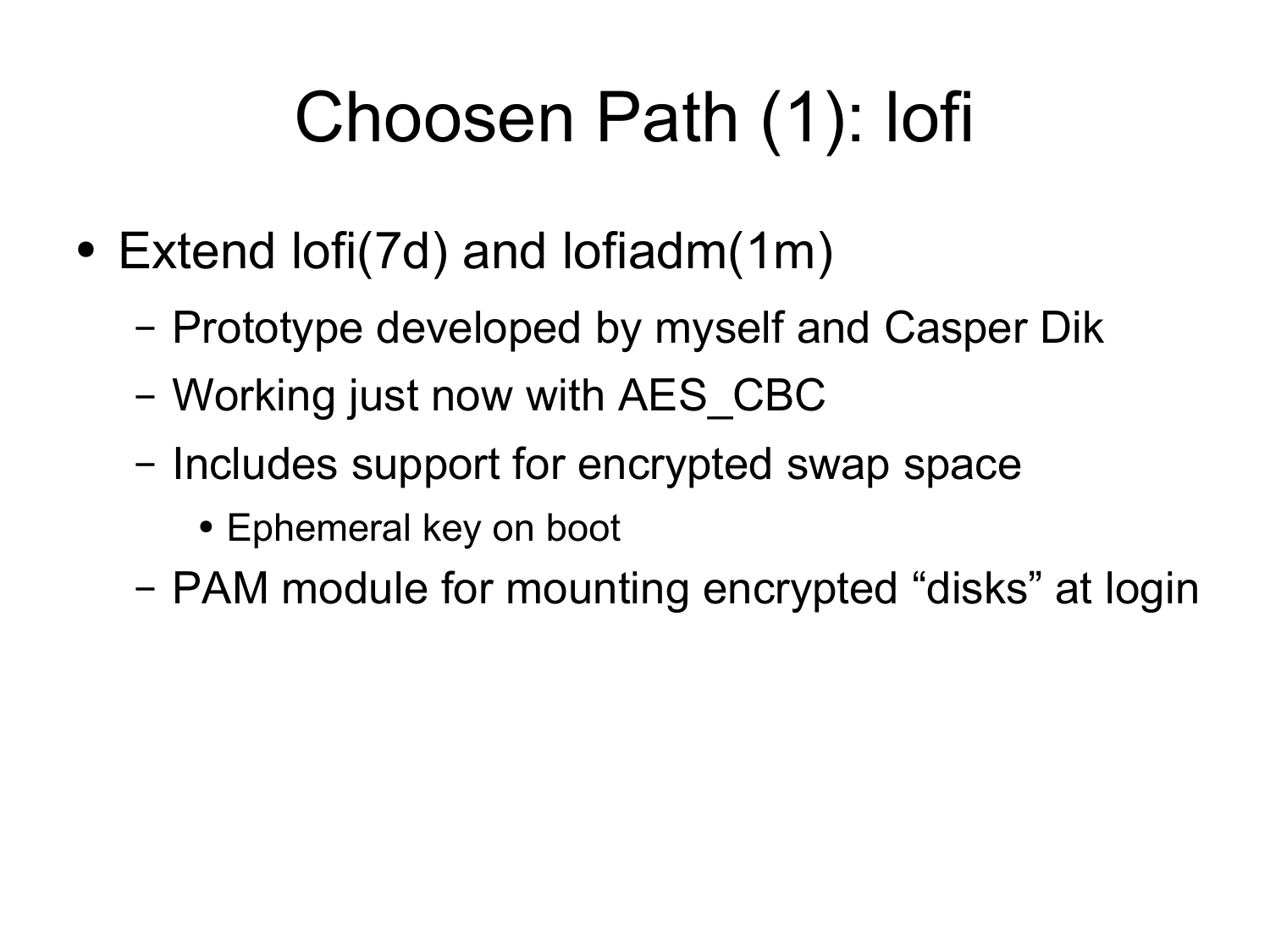### Lofi Solution: Where & When

- Plan to put up as an OpenSolaris project real soon.
- lofiadm(1m) changes need to be cleaner.
	- Needs crypto framework extensions for userland admin commands seeing kernel provider info.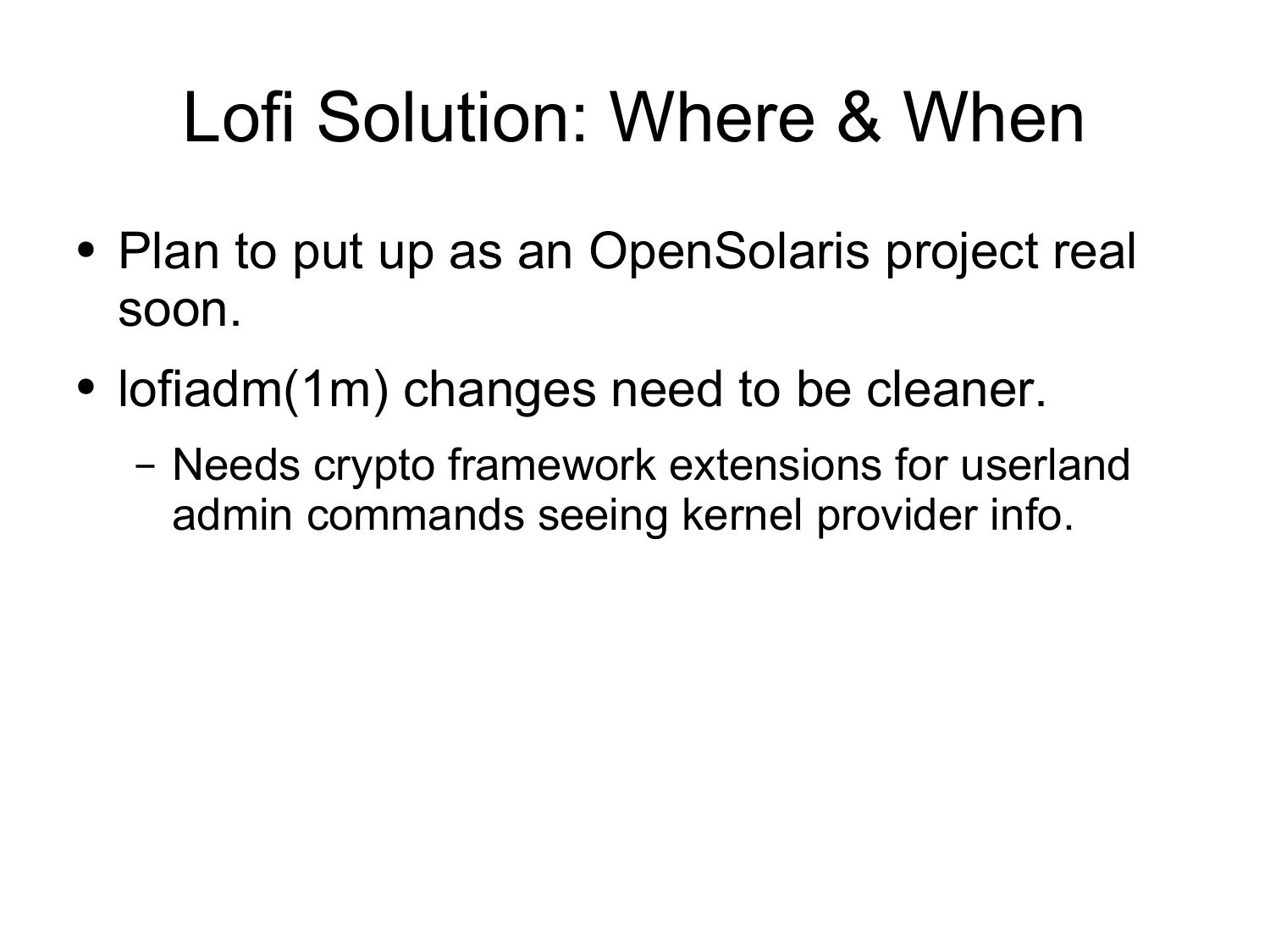# Choosen Path (2): ZFS

- Encryption in ZFS
- Set encryption policy at the file system level
- Will support encrypted zvol as well
- Will support keys in hardware
- Phased delivery
	- Mainly different key management systems
		- Eg for escrow, backup/restore
- Hope to support secure delete via this
- NOT taking on encrypted root filesystem